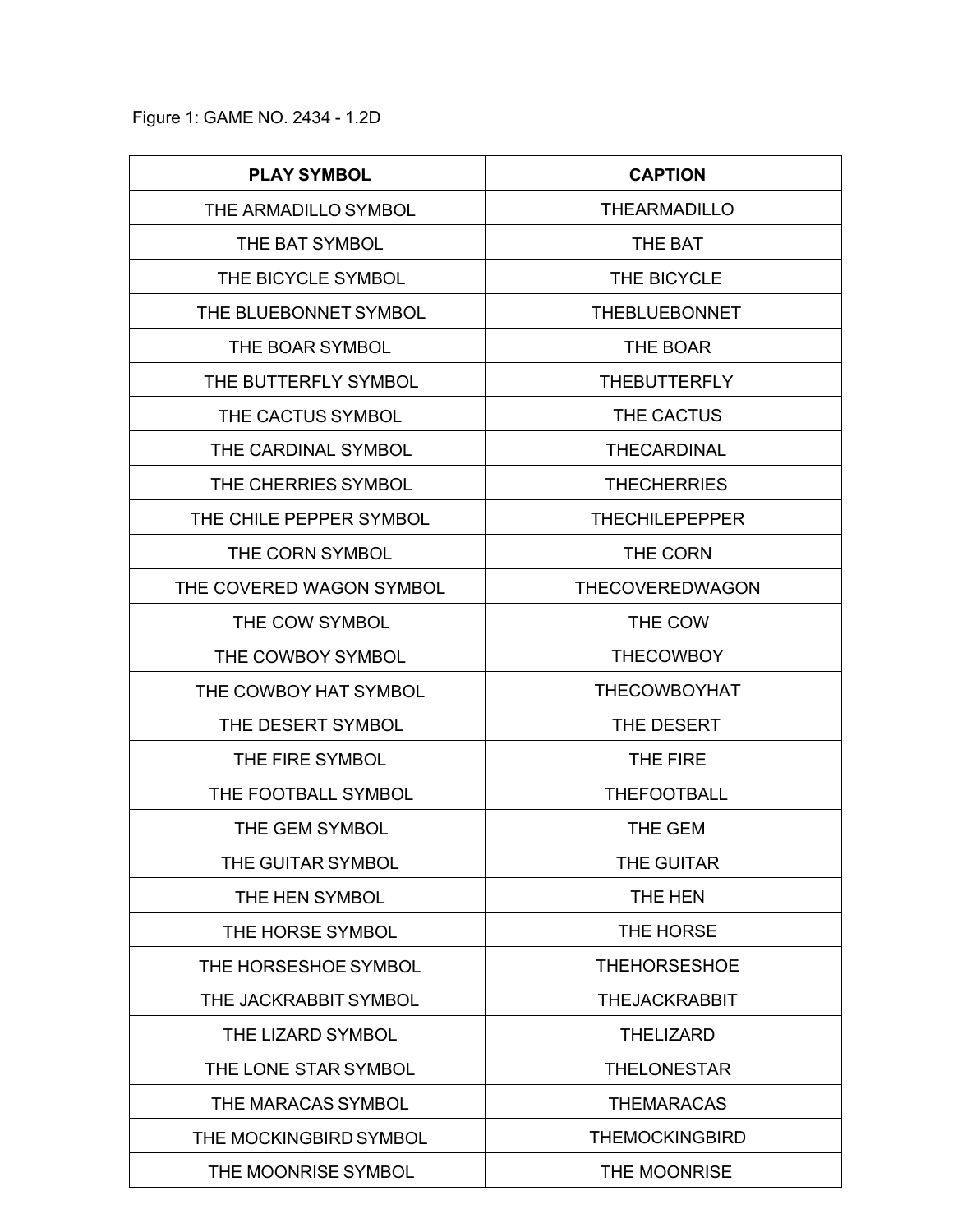| THE MORTAR PESTLE SYMBOL     | <b>THEMORTARPESTLE</b> |
|------------------------------|------------------------|
| THE NEWSPAPER SYMBOL         | <b>THENEWSPAPER</b>    |
| THE OIL RIG SYMBOL           | <b>THEOILRIG</b>       |
| THE PECAN TREE SYMBOL        | <b>THEPECANTREE</b>    |
| THE PIÑATA SYMBOL            | THE PIÑATA             |
| THE RACE CAR SYMBOL          | <b>THERACECAR</b>      |
| THE RATTLESNAKE SYMBOL       | <b>THERATTLESNAKE</b>  |
| THE ROADRUNNER SYMBOL        | <b>THEROADRUNNER</b>   |
| THE SADDLE SYMBOL            | <b>THESADDLE</b>       |
| THE SHIP SYMBOL              | THE SHIP               |
| THE SHOES SYMBOL             | THE SHOES              |
| THE SOCCERBALL SYMBOL        | <b>THESOCCERBALL</b>   |
| THE SPEAR SYMBOL             | <b>THE SPEAR</b>       |
| THE SPUR SYMBOL              | THE SPUR               |
| THE STRAWBERRY SYMBOL        | <b>THESTRAWBERRY</b>   |
| THE SUNSET SYMBOL            | THE SUNSET             |
| THE WHEEL SYMBOL             | THE WHEEL              |
| THE WINDMILL SYMBOL          | <b>THEWINDMILL</b>     |
| <b>CHECK SYMBOL</b>          | <b>CHECK</b>           |
| <b>GOLD BAR SYMBOL</b>       | <b>GOLDBAR</b>         |
| <b>HEART SYMBOL</b>          | <b>HEART</b>           |
| <b>MONEYBAG SYMBOL</b>       | <b>MONEYBAG</b>        |
| <b>STAR SYMBOL</b>           | <b>STAR</b>            |
| <b>ARMORED CAR SYMBOL</b>    | <b>ARMCAR</b>          |
| <b>BANK SYMBOL</b>           | <b>BANK</b>            |
| <b>COINS SYMBOL</b>          | <b>COINS</b>           |
| <b>STACK OF BILLS SYMBOL</b> | <b>STACKOFBILLS</b>    |
| <b>VAULT SYMBOL</b>          | <b>VAULT</b>           |
| \$10.00                      | TEN\$                  |
| \$20.00                      | TWY\$                  |
| \$30.00                      | TRTY\$                 |
| \$40.00                      | FRTY\$                 |